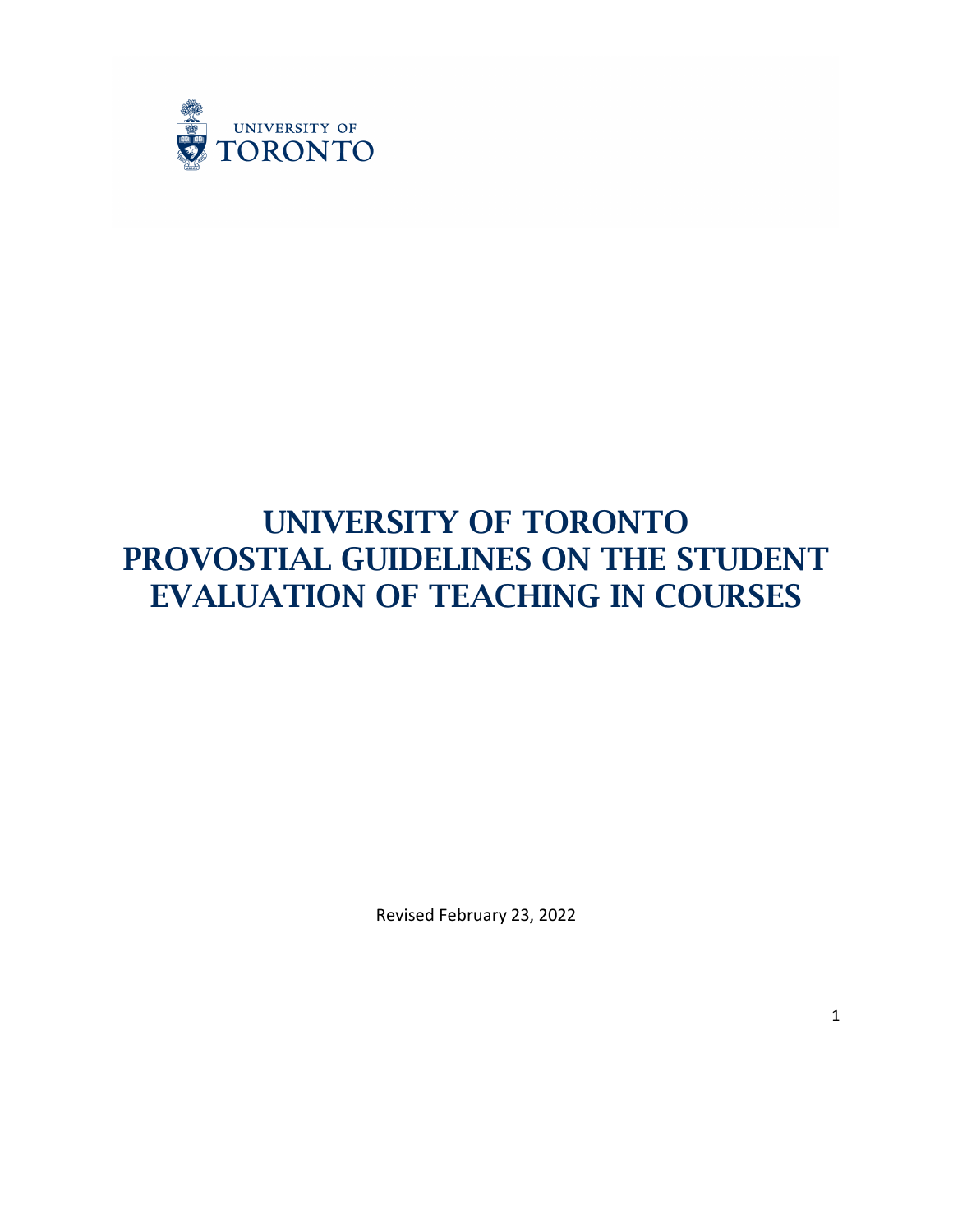

# <span id="page-1-0"></span>**Table of Contents**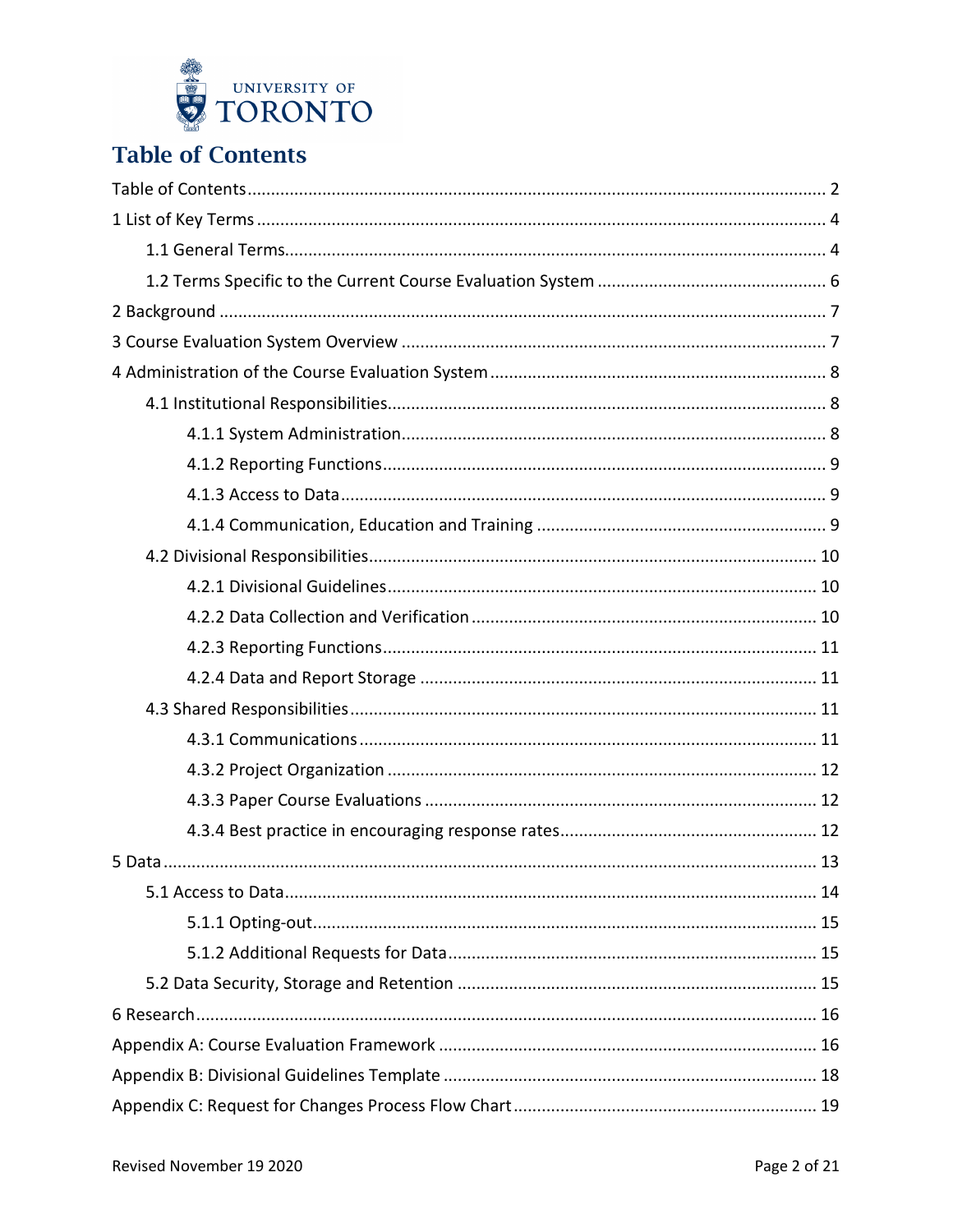

|--|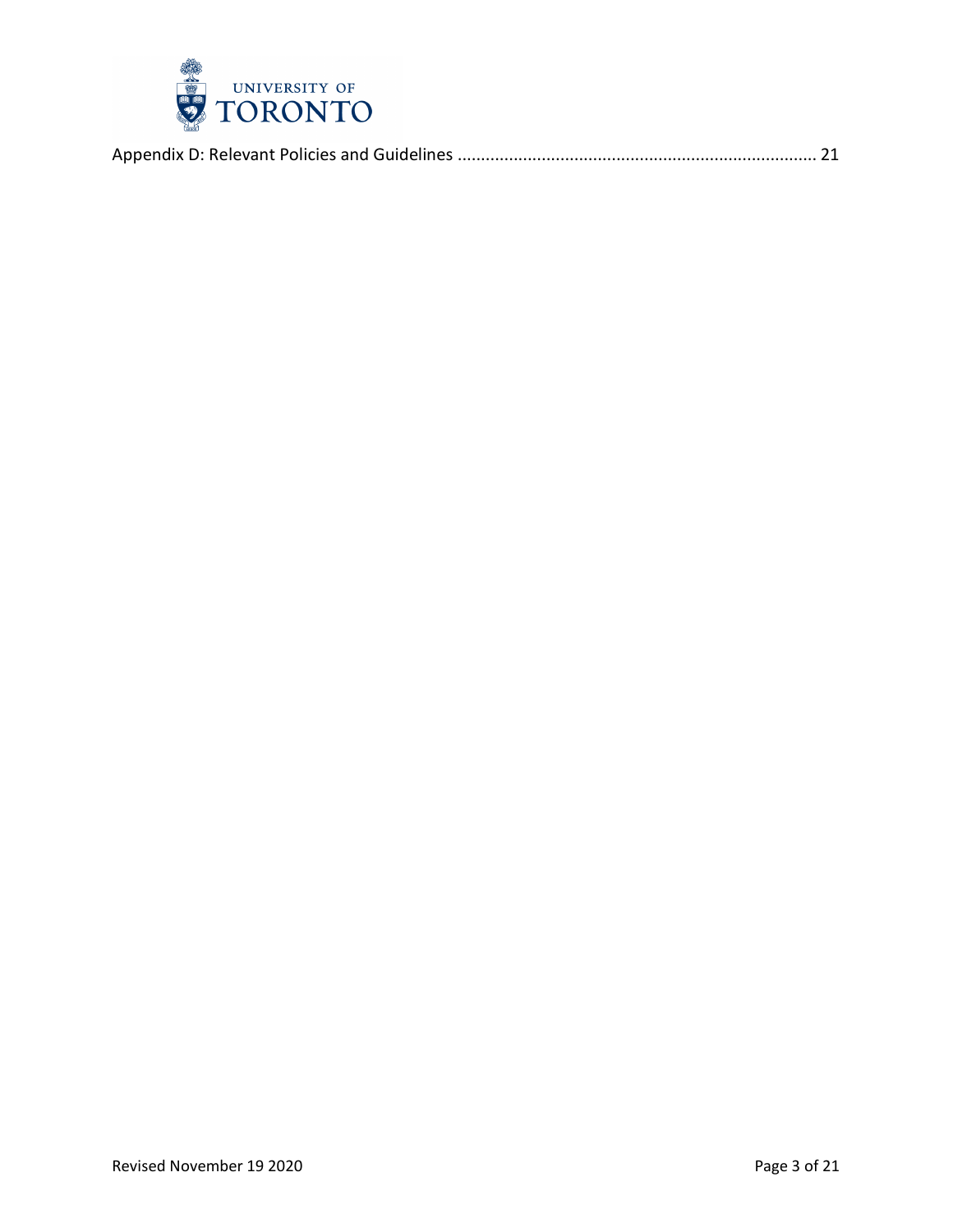

## <span id="page-3-0"></span>1 List of Key Terms

## <span id="page-3-1"></span>1.1 General Terms

**Centre for Teaching Support & Innovation (CTSI)**: The central teaching centre at the University of Toronto that manages the institution's Course Evaluation System, including the Course Evaluation Framework, the online assessment software application system (Blue), and all central functions associated with the administrative, technical and educational aspects of course evaluations at the University of Toronto.

**Course Evaluation Framework (CEF)**: The CEF represents a cascaded assessment approach to the evaluation of students' learning experiences within University of Toronto courses. The CEF incorporates standardized, validated items at the institutional level, while providing for the addition of division, unit and instructor-level questions, drawn from a larger bank of validated items. All divisions using the CEF are required to adhere to the set of eight core institutional items that reflect current teaching priorities across the University. Additional questions may be developed, in collaboration with the Centre for Teaching Support & Innovation, at each subsequent level of evaluation (division, unit, instructor), at the discretion of individual divisions. The total number of items included in the CEF for a given division must be equal to or fewer than 20. For additional information on the CEF, please see Appendix A.

The CEF is licensed content under the EvalUT trademark and is the protected property of the University of Toronto under Canadian and international copyright and intellectual property laws. As such, the components of the CEF licensed under EvalUT cannot be copied or distributed beyond the University of Toronto community.

**Course Evaluation Item Bank:** The course evaluation item bank provides instructors with an extensive list of additional course evaluation items that they can add to their course evaluation forms, using the online assessment software application system, Blue. The item bank is divided thematically to reflect different areas of assessment priority, including sections related to instructor instructional behaviours and communication skills and others designated for the teaching of online courses. The number of items that instructors are permitted to add to their forms is determined within each division and is outlined in their divisional guidelines.

**Course Evaluation Project**: A batch of course evaluations within a division that will be the basis for institutional, divisional, departmental, and course-level data comparisons. Normally a project corresponds to all courses within an academic term that have approximately the same end date, with the exception of those courses deemed not appropriate for evaluation within the CEF.

**Course Evaluation Results Opt-out**: The process by which an instructor elects to forgo the dissemination of their course evaluation results to students. This occurs on a course-by-course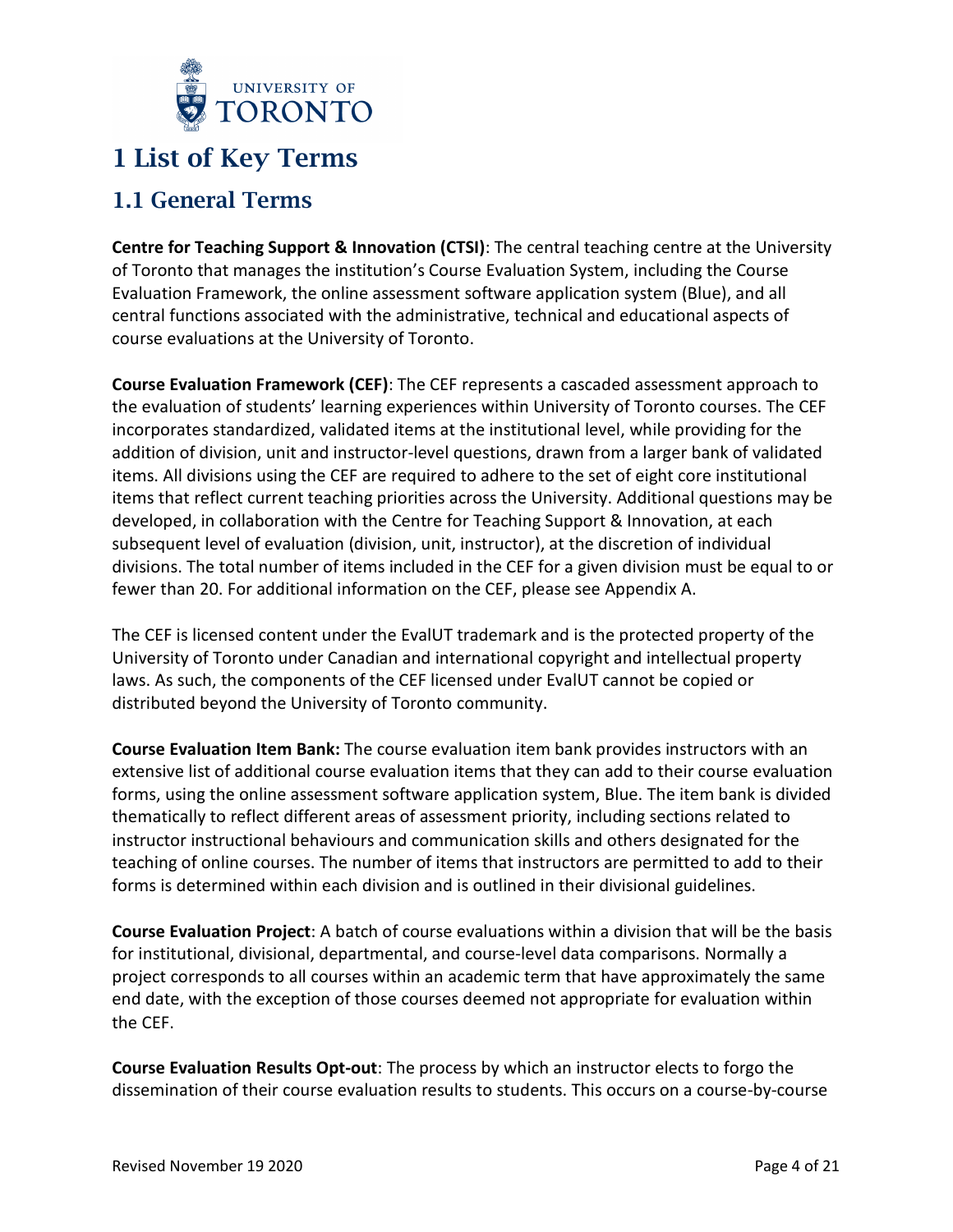

basis within each course evaluation project and selections do not carry over into future projects.

**Course Evaluation System**: Refers to the over-arching development, implementation, administrative, and support structures that intersect to effectively operationalize the course evaluation process. The system is comprised of three parts:

- Academic Framework and Educational Support:
	- o The development and maintenance of the CEF.
	- $\circ$  Educational training on the use and interpretation of course evaluation results in support of instructor pedagogy.
- Online assessment software application (Blue):
	- o Used to manage the creation, distribution, collection, and reporting functions within the Course Evaluation Framework (CEF) for the majority of UofT evaluation surveys and results.
	- o CTSI in collaboration with Academic & Collaborative Technologies (ACT) is responsible for the management and maintenance of Blue.
	- $\circ$  Development and technical support of the software is managed by eXplorance (see below), in collaboration with CTSI.
- Administrative Framework:
	- o The collection of data required for the purposes of evaluation within the CEF; specifically, data to identify and operationalize student, instructor and course relationships within divisional course evaluation projects;
	- o The creation of projects; compiling course evaluation survey items based on unique divisional, departmental, and instructor-level requirements, as outlined within the CEF, and the associating of this set of items with a specified set of courses.
	- $\circ$  The generation and dissemination of evaluation results (i.e. reports) to academic administrators, instructors and students.

**Task Completion Window (instructor/student)**: The period of time available to instructors and students for the completion of their respective tasks within a given course evaluation project. During the instructor Task Completion Window, the instructor is given the opportunity to add instructor-selected items to their evaluation for a specific course. During the student Task Completion Window, students are given the opportunity to fill out an online form to provide feedback on each of their courses.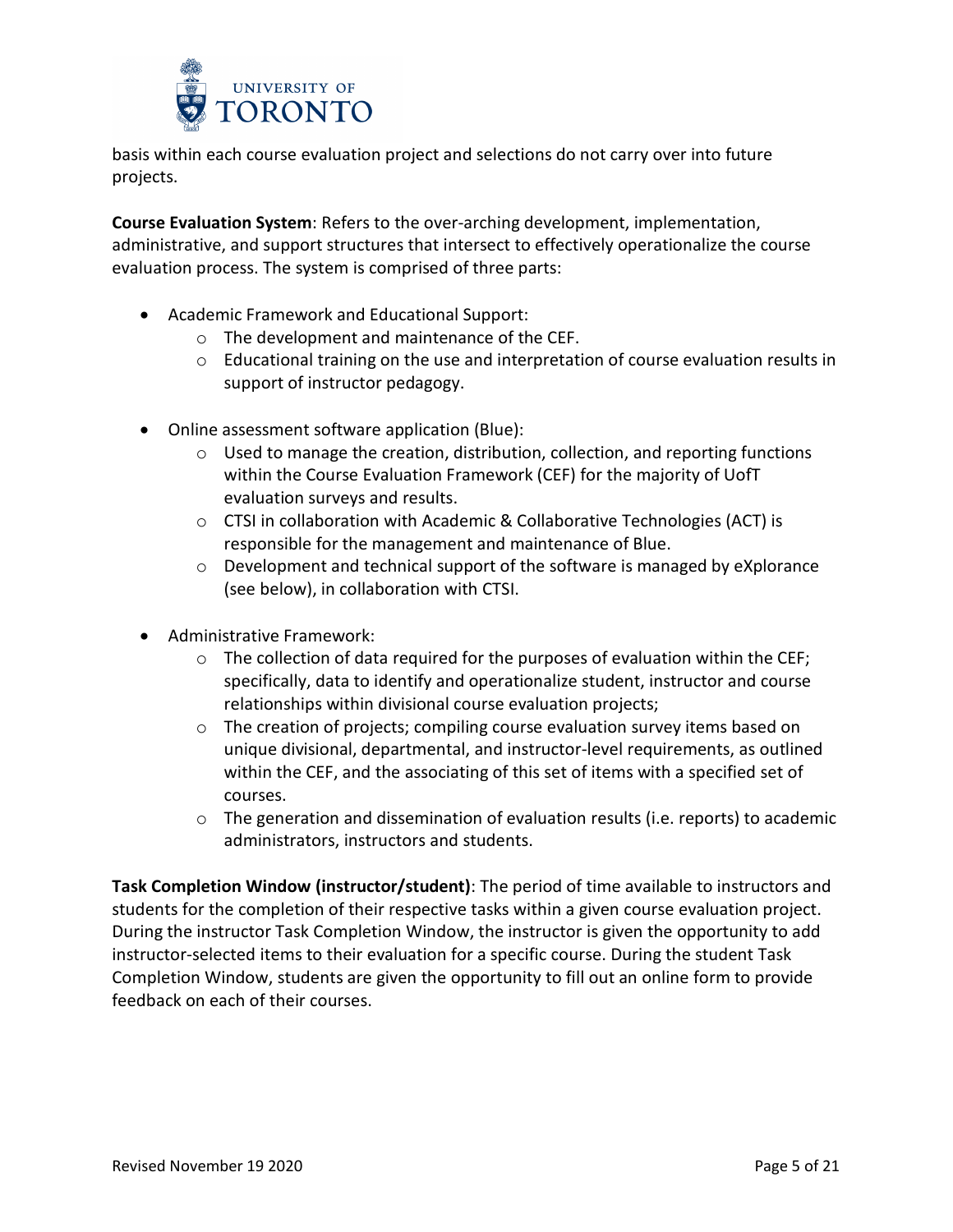

## <span id="page-5-0"></span>1.2 Terms Specific to the Current Course Evaluation System

**eXplorance**: eXplorance is the developer and vendor for Blue, the online assessment software application system. This Canadian company provides technological and administrative support to the Course Evaluation System in its administration of course evaluations within the CEF.

**ROSI Express Data Verification Tool**: The ROSI Express Tool is used by divisions and departments to compile data for submission to CTSI to initiate the creation of a project. It is used to enter information and to manage the data verification processes for courses, instructors and course-by-course evaluations. The Tool comprises two reports editable by divisional and departmental staff; one that verifies course and instructor information and one that verifies the evaluation timing and method for each individual course.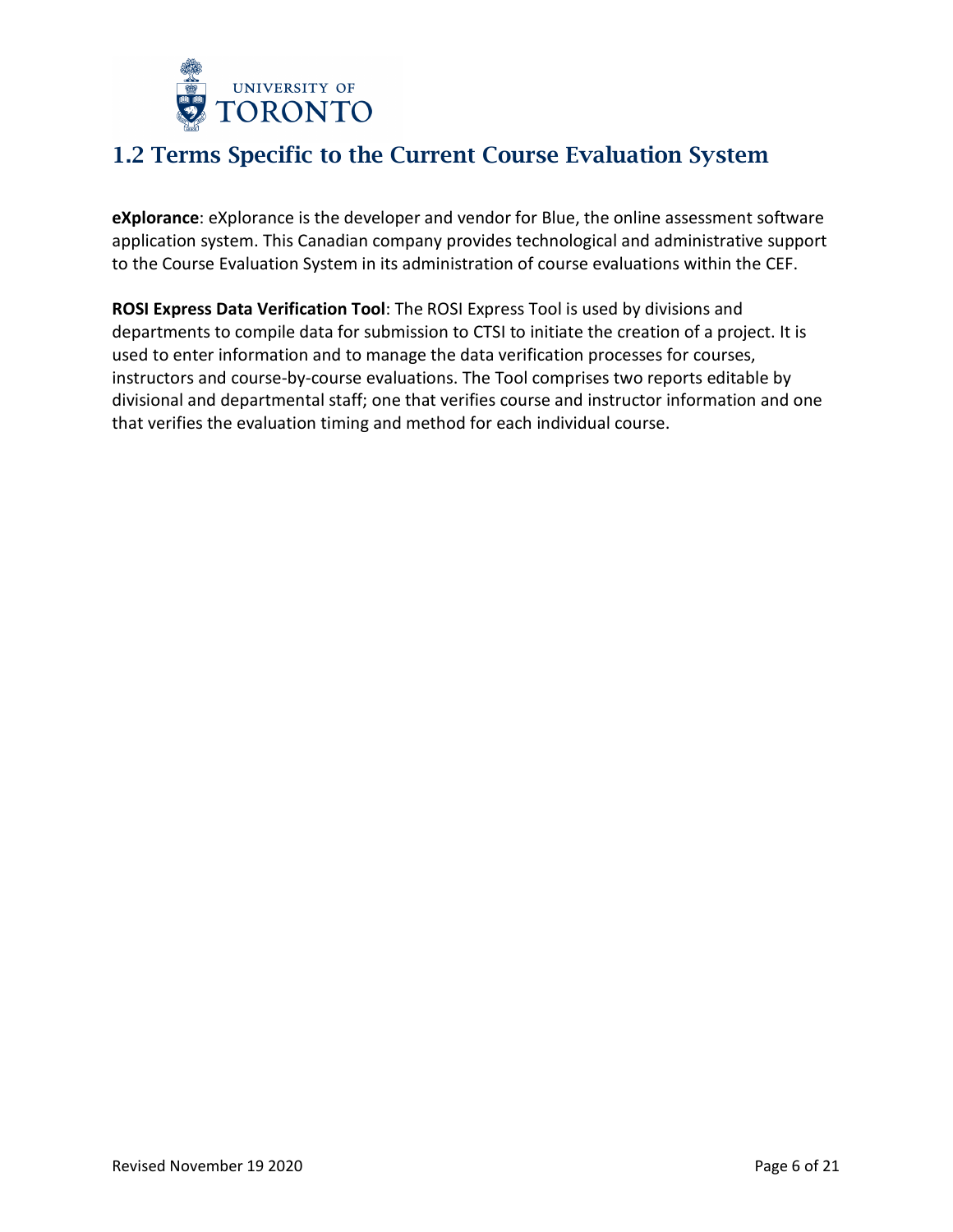

# <span id="page-6-0"></span>2 Background

The 2011 *Policy on the Student Evaluation of Teaching in Course[s1](#page-6-2)* stipulates that each undergraduate and graduate course at the University of Toronto will be evaluated by students each time a course is offered. For consistency across the institution, the University has developed a centrally-supported Course Evaluation Framework (CEF), supported by the implementation of an online assessment software package (Blue), to aid in the administration of evaluations, and the collection, analysis, and reporting of the resulting data. In addition, as course evaluations must align with and promote institutional teaching priorities, a common set of core institutional items has been developed to reflect these priorities across all divisions<sup>2</sup>.

Course evaluation data are meaningful only within a broader framework for the evaluation of teaching. Course evaluation data should not be used as an exclusive measure of teaching effectiveness, either at an individual or program level. The data collected from the University of Toronto's Course Evaluation Framework are intended to support and to inform summative review processes (PTR/Merit, tenure, and promotion), program and curriculum review processes, and other forms of assessment, as appropriate.

This document addresses the administration, use, and storage of course evaluations and related data. In addition, given the diversity of academic units and programs at the University of Toronto, divisional guidelines are required to complement these *Provostial Guidelines*. The *Provostial Guidelines*, in conjunction with divisional guidelines, and the *Policy on the Student Evaluation of Teaching in Courses*, form an institutional methodology for the student evaluation of courses.

# <span id="page-6-1"></span>3 Course Evaluation System Overview

The primary course evaluation system at the University of Toronto is administered centrally by the Centre for Teaching Support & Innovation (CTSI). CTSI manages and supports the central course evaluation software, coordinates external support with the software vendor (eXplorance), and works with divisions to ensure that the course evaluation system continues to operate effectively and efficiently, to the satisfaction of all stakeholders. The course evaluation system is the broad array of administrative, technical and educational supports and processes that result in the creation, distribution, and implementation of course evaluation surveys and results.

The course evaluation instrument is the survey administered to students through these processes. The current course evaluation instrument is grounded in a unique cascaded CEF developed and trademarked by the University of Toronto. The CEF incorporates standardized, validated items at the university level, while providing the assessment infrastructure for the addition of division, unit and instructor-level items, drawn from a bank of researched, vetted,

<span id="page-6-2"></span> $1$  See Appendix E

<span id="page-6-3"></span><sup>2</sup> See Appendix A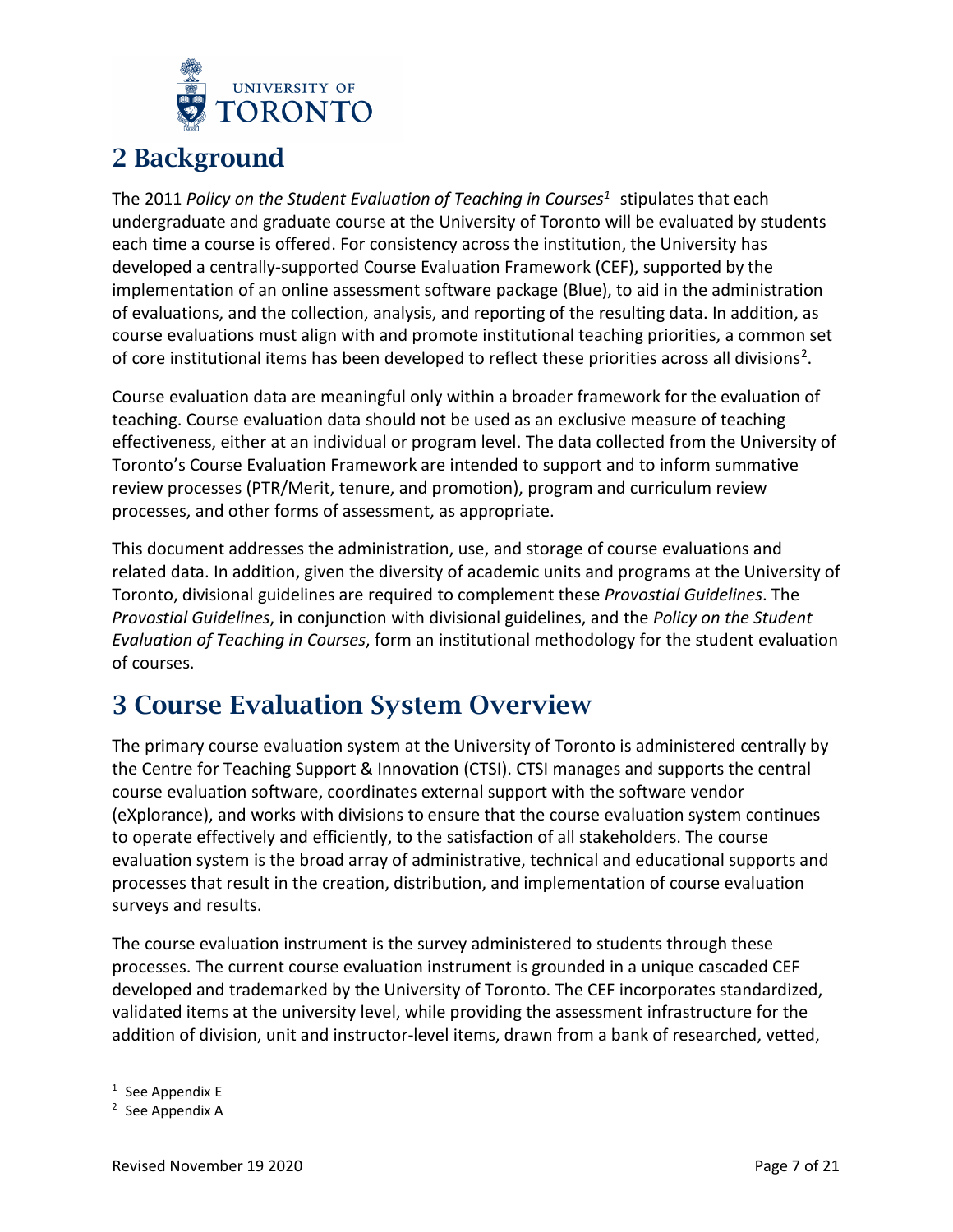

and, in most cases, validated items. The central item bank will be continuously updated by CTSI, drawing on suggestions and requests from instructors, departments, divisions and academic administrators, and from empirical evidence in the scholarly course evaluation literature. Refer to Appendix D for an overview of the *Request for Changes* process and procedures.

The eight core institutional items that reflect the shared expectations and interpretations of teaching effectiveness outlined in the institutional teaching priorities are automatically included on all evaluations (Appendix B). Additional items may be selected at each subsequent level of evaluation (division, unit, and instructor) at the discretion of individual divisions, preferably in consultation with CTSI. The total number of items on all evaluation instruments must be equal to or fewer than 20.

Not all courses are appropriate for inclusion in the CEF or the online system, and as such, alternative means for evaluating teaching should be developed in accordance with the *Policy on Student Evaluation of Teaching in Courses*. See Section 4.1.1 for additional details on this process.

# <span id="page-7-0"></span>4 Administration of the Course Evaluation System

## <span id="page-7-1"></span>4.1 Institutional Responsibilities

The course evaluation system is an enterprise-level system and, as such, the University is responsible for administering and maintaining many of its key components and processes. The Vice-Provost, Innovations in Undergraduate Education (VPIUE) is responsible for Provostial oversight of the system, and CTSI provides administrative, technical, and educational support for both the online system and the CEF.

## <span id="page-7-2"></span>4.1.1 System Administration

CTSI is responsible for the ongoing administration and maintenance of the course evaluation system and its related technical processes. CTSI works with divisions to develop divisional-level assessment parameters within the CEF, provides training and guidance to instructors and academic administrators on the use and interpretation of course evaluation data, develops and distributes educational materials on course evaluation best practices to all constituents, and oversees the management of the item bank. CTSI also assists with the identification of appropriate alternative means of evaluating teaching in cases where the CEF and/or the central online system are not appropriate for the structure or pedagogy of a course. The appropriateness of individual courses is determined by the sponsoring academic unit, often in consultation with CTSI.

CTSI will review the CEF and associated items on a regular basis in order to ensure they continue to meet the needs of the institution and course evaluation stakeholders. Specific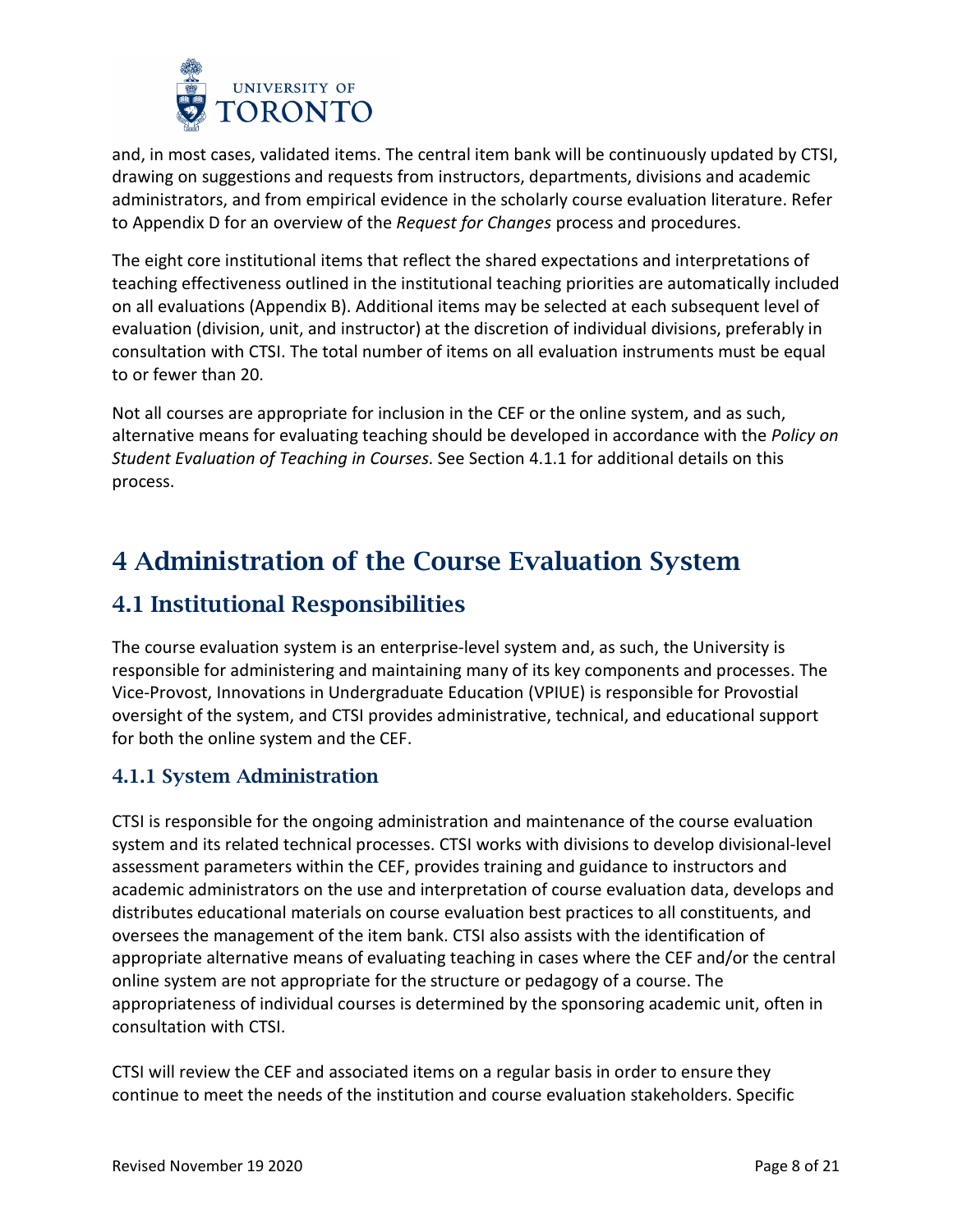

requests by instructors, departments or divisions to add additional items or topics to the item bank, and requests by stakeholders to make changes to the CEF or the technical support provided to the service at a system level can be made by following the Request for Changes process outlined in Appendix D.

CTSI will monitor all data provided by divisions for each divisional course evaluation project and, where feasible, will provide divisions the opportunity to address issues in the data. See Section 4 for outline of data input process.

## <span id="page-8-0"></span>4.1.2 Reporting Functions

CTSI is responsible for providing course evaluation reports to the academic heads of divisions and units, as well as to individual instructors, in a timely manner. Report release dates should be jointly reviewed by CTSI and individual divisions on an annual basis, as modifications may be required to historical practices in response to technical or procedural changes in the administration and maintenance of the course evaluation system. Upon request, designated divisional leaders may request raw divisional data from CTSI for their divisional analysis.

### <span id="page-8-1"></span>4.1.3 Access to Data

CTSI, in collaboration with Academic and Collaborative Technologies (ACT), will coordinate and maintain the appropriate data access settings for each user group.<sup>[3](#page-8-3)</sup> See section 5.1 for more information on data access by user group.

## <span id="page-8-2"></span>4.1.4 Communication, Education and Training

CTSI will manage the communication of operational and technical information and requirements to divisions, academic administrators, staff, instructors and students regarding the course evaluation online system. This will include:

- Information regarding the windows for divisions to provide and confirm required data.
- The timing of instructor item-selection processes (i.e. the instructor task completion window), in applicable divisions.
- The timing of the student evaluation task completion window.
- The availability of evaluation results to academic administrators, instructors and students.

The setting of the student evaluation task completion window and the availability of evaluation results data will be coordinated by CTSI in a manner that maximizes system efficiency across all divisions, which from time to time, will have disparate sessional timelines. General variability in timelines will be accommodated when feasible.

<span id="page-8-3"></span><sup>&</sup>lt;sup>3</sup> See Section 5 for more information on this process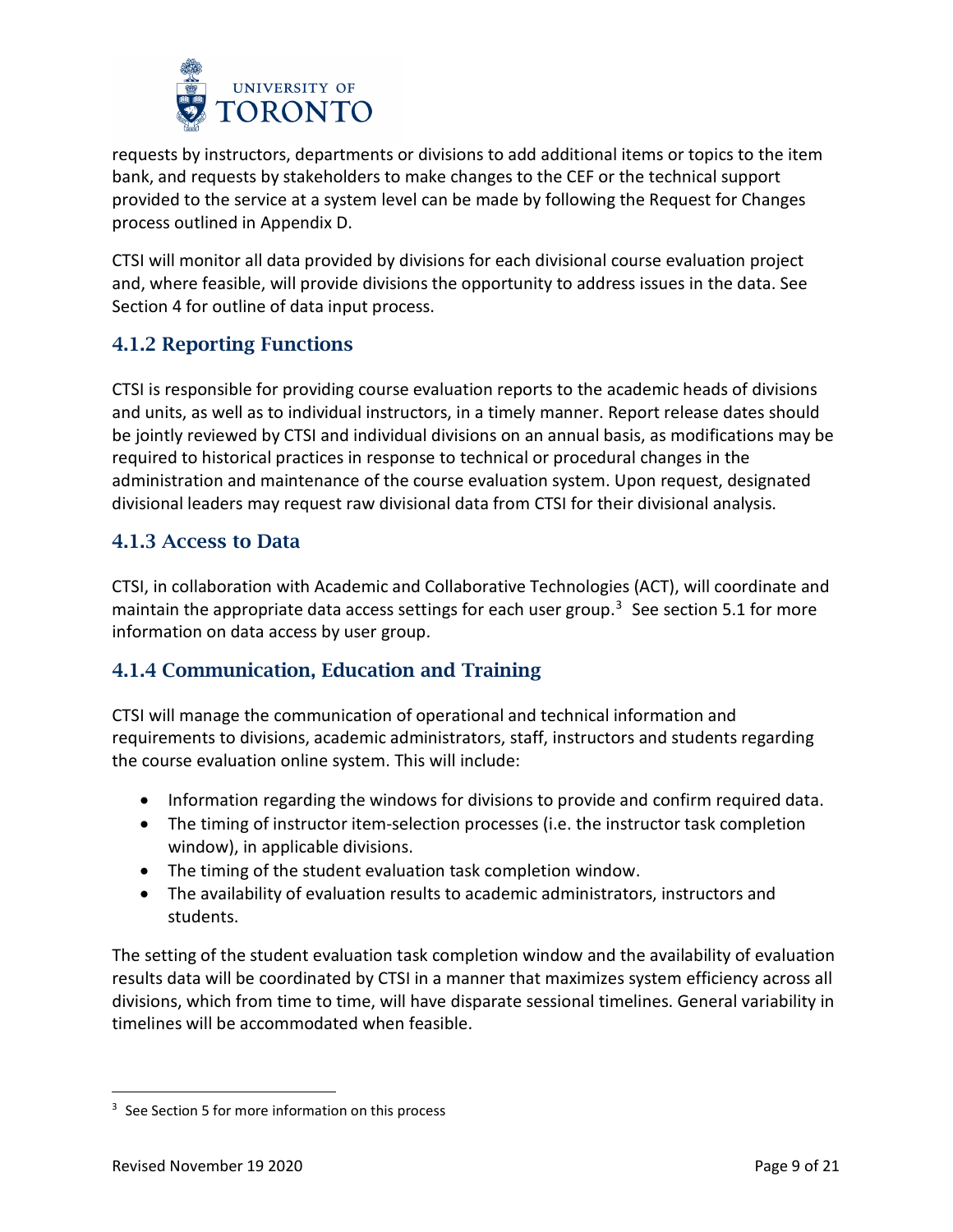

Upon request, CTSI will provide educational materials and consultation to academic administrators and instructors regarding the interpretation and use of course evaluation data. They will also work with academic administrators and instructors to operationalize the data collected through the evaluation process in support of teaching development and effective pedagogical practices.

## <span id="page-9-0"></span>4.2 Divisional Responsibilities

Much of the information required for supporting course evaluation projects within the online system originates with the divisions. Divisions will be responsible for a range of activities required to ensure the successful execution of course evaluation projects.

### <span id="page-9-1"></span>4.2.1 Divisional Guidelines

Divisions are expected to develop divisional guideline documents that are aligned with the Provostial guidelines and provide clarity on the implementation and interpretation of the CEF at a divisional level. Divisional guideline documents are expected to describe the distribution of responsibilities within the division, particularly with regard to data input, data collection and verification, reporting processes, and communication strategies. Refer to Appendix C for recommended topics to be covered in divisional guideline documents.

### <span id="page-9-2"></span>4.2.2 Data Collection and Verification

Divisions are expected to provide accurate and useable data to CTSI for programming into the online course evaluation system to establish course evaluation projects. It is crucial that divisions maintain active and updated information systems with respect to instructor assignments, student enrolment, and course delivery in order to minimize errors in the creation of divisional course evaluation projects.

Currently, five data sets are required in order to initiate a course evaluation project. These data sets cover, at a minimum:

- o Course information (code, term, sections)
- $\circ$  Instructor information (utorid, email) for those teaching during the session
- o Student information (utorid, email) for those registered in session courses
- o Course-student associations
- o Course-instructor associations

Additional data sets may be requested by CTSI or may be required by individual divisions in order to support division or department-specific items. Divisional guidelines should specify the list of required data within the division so that the requirements are transparent to key internal stakeholders and processes can be established by which to collect and verify the input data.

The five core data sets required by CTSI are drawn from a combination of central and divisional data repositories. Nominally this data is available through systems managed by the Enterprise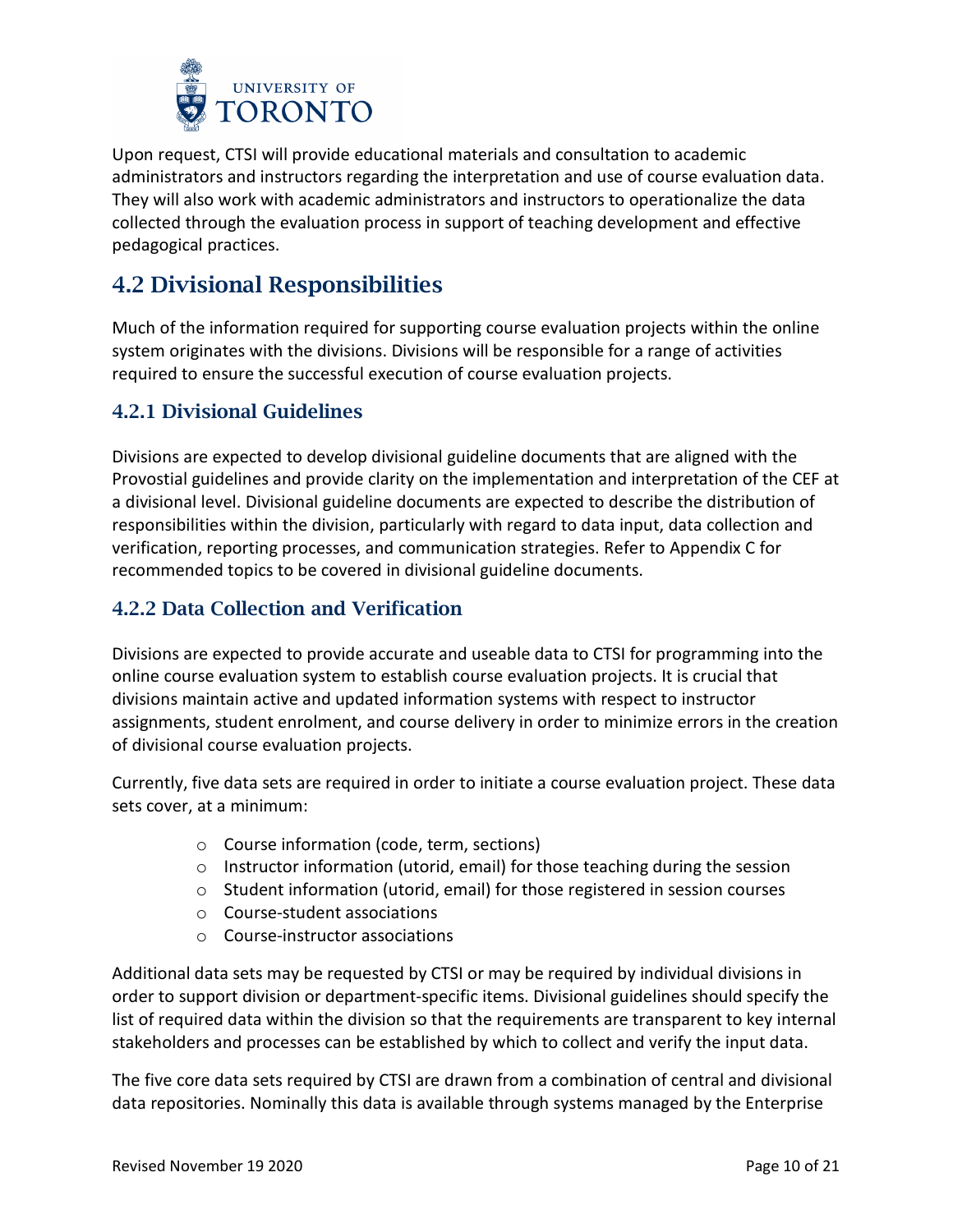

Applications and Solutions Integration (EASI) group. However, there may be instances of inaccurate or incomplete data existing in these databases. Divisions are responsible for ensuring the verification of all required data prior to entry into the course evaluation system. The mechanism for the verification of divisional data should be outlined in the divisional guidelines.

## <span id="page-10-0"></span>4.2.3 Reporting Functions

Divisions are responsible for identifying the appropriate recipients of administrative reports. This includes regular updates to CTSI on which academic administrators should receive direct access to course evaluation reports and data: at a divisional level, for single department faculties, and at both a divisional and departmental level, for multi-department faculties. The list of individuals with direct access should be restricted to Deans, Vice-Deans, academic unit heads and **up to 2** additional support staff per division as designated by the Dean. This list is intended to maintain a reasonable load on the system. Divisions are requested to establish internal procedures to ensure that CTSI is always in possession of accurate and up-to-date information individuals approved for accessing evaluation reports and/or data.

## <span id="page-10-1"></span>4.2.4 Data and Report Storage

Divisions and academic units are strongly encouraged to develop and implement safe and secure processes for exporting and storing course evaluation data and reports. These procedures should be followed each time new data or reports are made available. Consistent storage procedures will ensure easier access to reports and data for internal purposes and help reduce the access load on the central data warehouse. It is also recommended that data users consult the *Policy on Information Security and the Protection of Digital Assets[4](#page-10-4).* See Section 5.2 for more information on Data Security, Storage and Retention.

## <span id="page-10-2"></span>4.3 Shared Responsibilities

A number of important elements that will directly contribute to the overall success and sustainability of the course evaluation system will require ongoing collaboration between the Provost's Office, CTSI, ACT and academic leaders within divisions.

### <span id="page-10-3"></span>4.3.1 Communications

The most significant area of collaboration will be communication and education regarding both the overarching course evaluation system and key points of engagement for specific stakeholder groups. The Provost's Office is responsible for collaborating with CTSI and the office of the Vice-President, Communications to support an institutional communication strategy for course evaluations. CTSI will be responsible for producing and disseminating a range of

<span id="page-10-4"></span> <sup>4</sup> See Appendix E.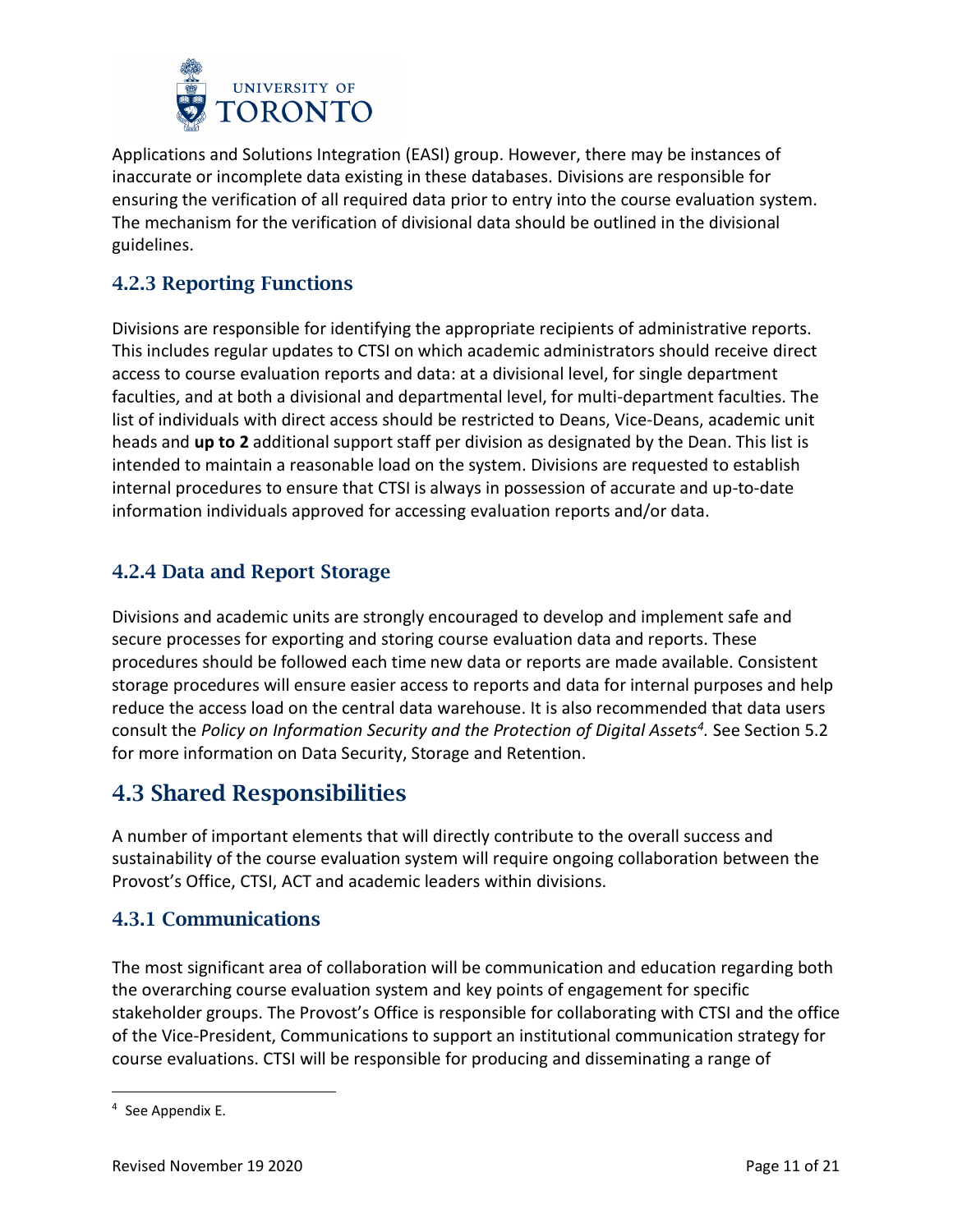

communication and education materials, however, these are not meant to be exhaustive, nor are they meant to be the only source of information and support; divisions are expected to supplement efforts with division-specific initiatives, as divisional leaders possess a wider range of touch points for understanding divisional culture and for developing strategic initiatives to address divisional needs and challenges.

## <span id="page-11-0"></span>4.3.2 Project Organization

Divisions are encouraged to work with CTSI to organize projects in way that minimizes the overall project load within the system. Normally, projects are grouped within divisions according to the level of study (undergraduate/graduate) and the timing of the course offering within the academic and/or calendar year.

### <span id="page-11-1"></span>4.3.3 Paper Course Evaluations

As part of the transition process to the online course evaluation system, faculty members who were hired prior to July 1, 2012 and who have not yet achieved tenure or promotion are given the option of continuing to use paper evaluations until tenure or promotion have been achieved.

Paper evaluations will be produced centrally by CTSI and disseminated to the academic administrator in the units of the effected courses. It is important to note that the accommodation of paper evaluations refers to the paper administration of the new CEF course evaluations; CTSI does not maintain course evaluation data for evaluations historically administered by individual divisions or units. Academic units are responsible for returning the completed paper evaluations to CTSI in a timely manner after the evaluation window for the course(s) in question has concluded. The data from the paper evaluations will be manually imported by CTSI into the divisional project associated with the course(s) in question. Instructors, academic administrators, and students will gain access to the results through the normal channels.

### <span id="page-11-2"></span>4.3.4 Best practice in encouraging response rates

Helping to maintain good or adequate response rates is a collective responsibility by all parties involved, including CTSI, Divisions, and Instructors. As well, in order to protect the integrity of the responses, it is a responsibility for all parties involved to ensure that neither penalties nor incentives are used. This includes, but is not limited to, grades, food, money, gift cards, prizes, and changes in course structure/assessments.

CTSI supports response rates by:

- Sending students reminders (e.g., e-mail, Quercus messages) during their course evaluation window to fill out their evaluations.
- Providing a protocol and resources (e.g., Powerpoint slides) to support instructors who set aside class time for students to complete course evaluations.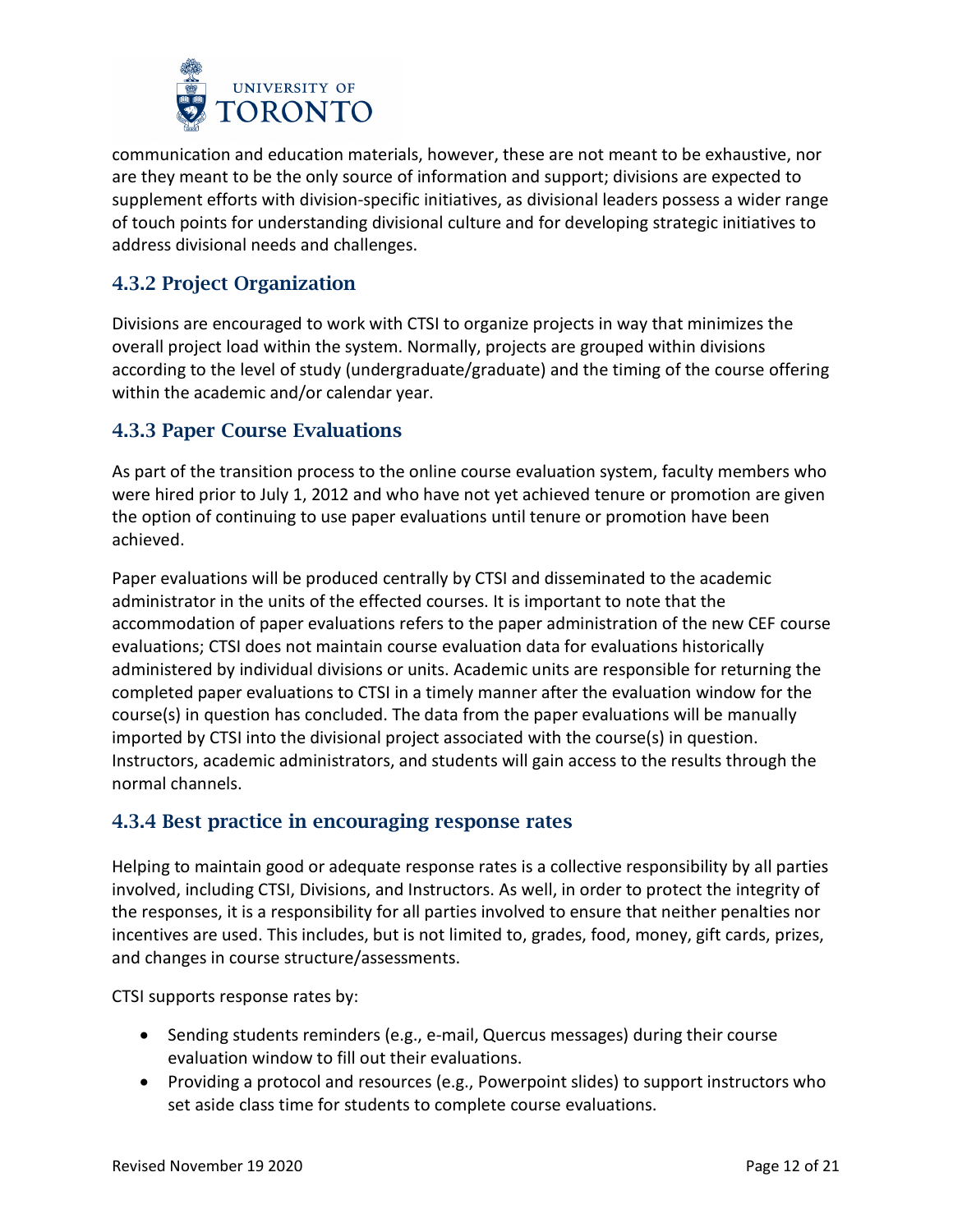

Instructors are encouraged to:

- Speak to their students about course evaluations (e.g., why they are important, how they use the evaluation results to modify courses for future iterations, etc.).
- Provide in-class time for students to complete their course evaluations.

# <span id="page-12-0"></span>5 Data

The *Policy on the Student Evaluation of Teaching in Courses* sets out the reasons for why course evaluations are conducted at the University of Toronto. To ensure that evaluation data are considered within this broader framework, the following principles and mechanisms to support the appropriate use and interpretation of data apply:

- Student responses on course evaluations will be anonymized prior to the distribution of result reports.
- Reports of evaluation data using the central online system are generated by CTSI for each user group.
	- o These reports are intended to be used for both formative and summative purposes, for use by PTR, tenure and promotion committees, and, in an aggregate form, for program and curriculum review, and by students for course selection.
	- o Data representing information from comparable courses will be included on reports where applicable.
	- $\circ$  In the divisional guidelines, divisions are encouraged to consider the best means for sharing data with students to reinforce the essential student role in course evaluations and to engage students in the feedback cycle. At a minimum, divisions are encouraged to participate in the centrally-supported feedback system (which is currently accessible through UofT Portal).
		- For divisions who wish to establish a secondary mechanism for student access to data, divisions are asked to identify an accessible means of distributing the data. Divisions must ensure that institutional privacy and confidentiality policies and guidelines are adhered to and access to data occurs through a utorid-authenticated process.
	- $\circ$  Regardless of the mechanism for data sharing, individual instructors must be afforded the opportunity to opt-out of sharing their evaluation data with students.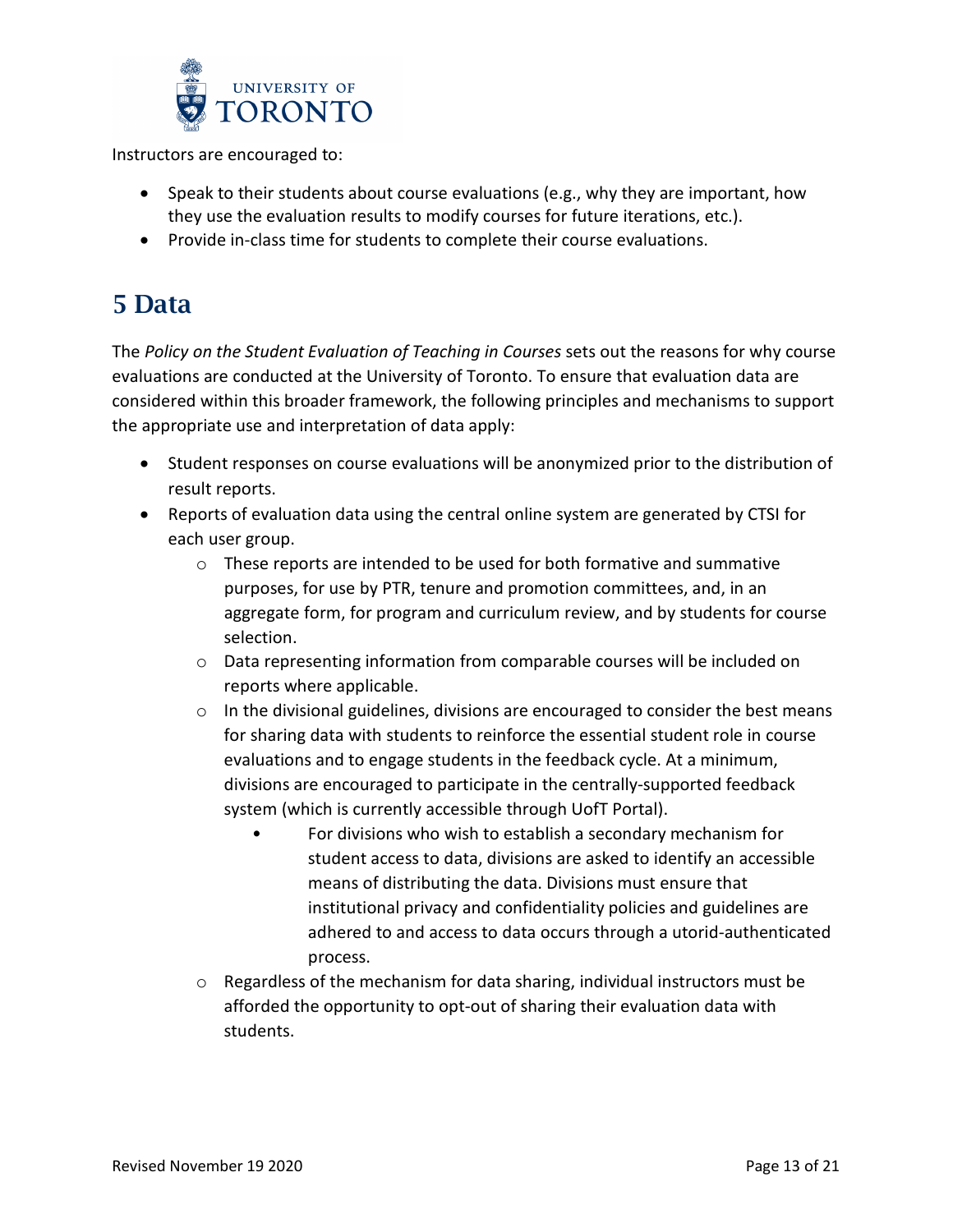

## <span id="page-13-0"></span>5.1 Access to Data

The *Policy on the Student Evaluation of Teaching in Courses* (p. 2) states that specified course evaluations data will be made available to the following stakeholder groups:

#### **Decanal Staff**

• A total of two academic administrators or administrative staff from each Dean's Office will have access to all data in the form of University of Toronto Business Intelligence reports.

#### **Academic Administrators**

• Academic administrators will have access to all data in the form of reports, except from instructor-selected questions for courses within their academic unit(s).

#### **Instructors**

- Instructors will have full access to all quantitative and qualitative data from course evaluations conducted in each course they have taught.
	- o Access to this data will be available to instructors only after final grades have been approved at the divisional level and in accordance with the release schedule.
- Instructors may elect to send data from instructor-selected questions to academic administrators.

#### **U of T Students**

• As the general norm, course evaluation data will be shared with students. These data generally include numerical data and may include qualitative information at the discretion of each division. Individual instructors may opt not to release data for their course(s).

| <b>Questions</b><br>Access:                              | <b>Institutional</b><br>Quantitative | <b>Institutional</b><br>Open-Ended | <b>Divisional</b> | <b>Department or</b><br><b>Unit</b> | <b>Instructor</b><br>selected |
|----------------------------------------------------------|--------------------------------------|------------------------------------|-------------------|-------------------------------------|-------------------------------|
| Instructors                                              | <b>Yes</b>                           | Yes                                | Yes               | Yes                                 | Yes*                          |
| Academic<br>Administrators in<br>Departments or<br>Units | Yes                                  | Yes                                | Yes               | Yes                                 |                               |
| Academic<br>Administrators in<br><b>Divisions</b>        | <b>Yes</b>                           | Yes                                | Yes               | Yes                                 |                               |

Access parameters are outlined in the chart below.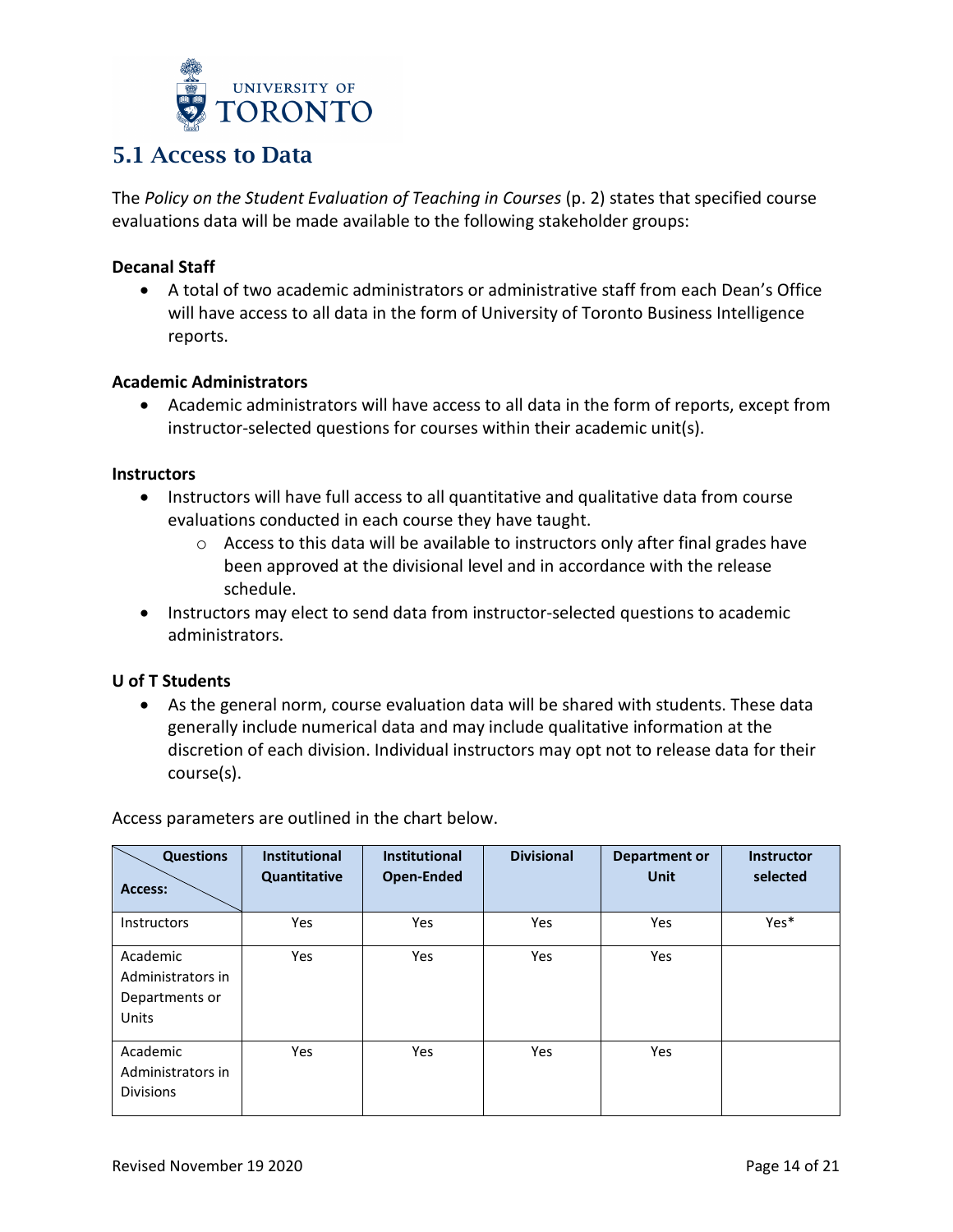

| Institutional<br>Leaders | Yes   | Yes      | Yes      | Yes      |  |
|--------------------------|-------|----------|----------|----------|--|
| Students                 | Yes** | See note | See note | See note |  |

\* Instructors may elect to release the instructor-selected questions to academic administrators

\*\* Except when instructors have opted out of sharing their data with students

**Note**: Institutional items are required to be made available to students. Divisions and/or departments may choose to make divisional and/or departmental results available to students, and these decisions should be specified in divisional guideline documents.

### <span id="page-14-0"></span>5.1.1 Opting-out

All divisions are required to provide instructors with an opportunity to opt-out of sharing results with students and are responsible for determining the appropriate mechanism by which instructors can exercise this right. CTSI and divisions are responsible for setting the window for opting out of data-sharing with students (which may be concurrent with the instructor task completion window). Opting-out requires that the instructor requests this option for every course instance (i.e. every year, and for each course they teach).

### <span id="page-14-1"></span>5.1.2 Additional Requests for Data

Faculty members and external institutions may submit requests for access to data. These requests should be directed to  $v$ p.iue@utoronto.ca and will be assessed on a case-by-case basis.

## <span id="page-14-2"></span>5.2 Data Security, Storage and Retention

- Data storage is an institutional responsibility, though divisions may choose to address division-specific practices within divisional guidelines documents (see Section 4.2.4).
- Course evaluation data are critical to promotion, tenure, progress through the ranks, quality assurance processes, and other teaching assessment practices. In order to ensure the data are available for the above processes, they will be stored by the institution on an instructor-by-instructor basis for 50 years after the delivery of the course.
- The distribution, storage and retention of all data related to the course evaluation system at the University of Toronto must comply with four University policies on data security and privacy<sup>5</sup>:
	- o *Policy on Information Security and the Protection of Digital Assets;*
	- o *Information Security Guidelines;*
	- o *Provostial Guideline regarding Security for Personal and Other Confidential Information;*

<span id="page-14-3"></span> <sup>5</sup> See Appendix E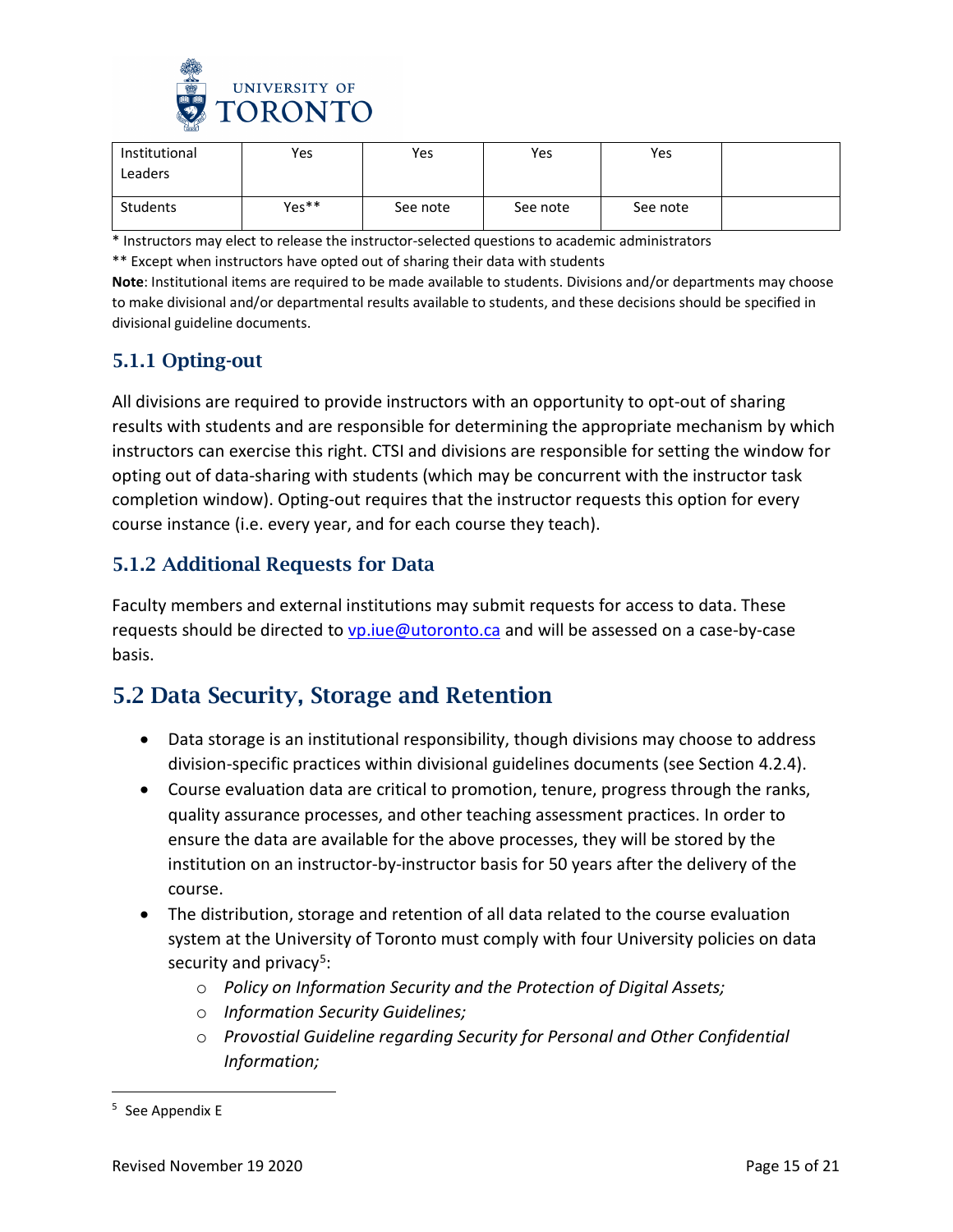

o *General and Administrative Access and Privacy Practices.*

# <span id="page-15-0"></span>6 Research

A component of CTSI's administration of the course evaluation system involves research, development, and monitoring and analysis. This includes everything from the validation of research conducted with students during the design of divisional level items, to the analysis of core and item bank items, to research on stakeholder experiences and factors that influence response rates. Moreover, monitoring and analysis of key course evaluation variables and impacts are a significant part of CTSI administrative and reporting roles.

In addition to the research functions performed by CTSI, course evaluation data are recognized as a source of information for a range of institutional, divisional, program-based activities, such as curriculum and program reviews, and scholarly research. As such, access to data for the purposes of research can be approved by the Office of the Vice-Provost, Innovations in Undergraduate Education, and facilitated by CTSI. Instructors interested in using course evaluation data from their own course(s) for the purpose of academic research should similarly follow the above *Provostial Guidelines*.

If applicable, all data used in reports or articles or any data that is proposed to be made available to anyone outside of the research team must be anonymized. This means that specific data about individuals must be excluded and that data is aggregated in such a way that specific individuals cannot be identified. Where relevant, proposals must be reviewed and approved by the University's Research Ethics Board (REB) prior to the study's commencement.

# <span id="page-15-1"></span>Appendix A: Course Evaluation Framework

### **Overview of the Course Evaluation Framework**

The new course evaluation framework reflects current institutional teaching practices and priorities and recognizes the diversity of teaching approaches and strengths across the institution. It consists of a balance of both summative and formative feedback on teaching. In addition to providing summative feedback to departmental, divisional, and institutional administrators on identified teaching priorities, it provides instructors with an opportunity for formative feedback for their own teaching development. The framework is flexible and customizable and includes the following components:

#### Core Institutional Items

- 8 core institutional items
- Appear on ALL course evaluation forms
- These items address institutional teaching priorities and measure the extent to which the course and the instructor met these priorities.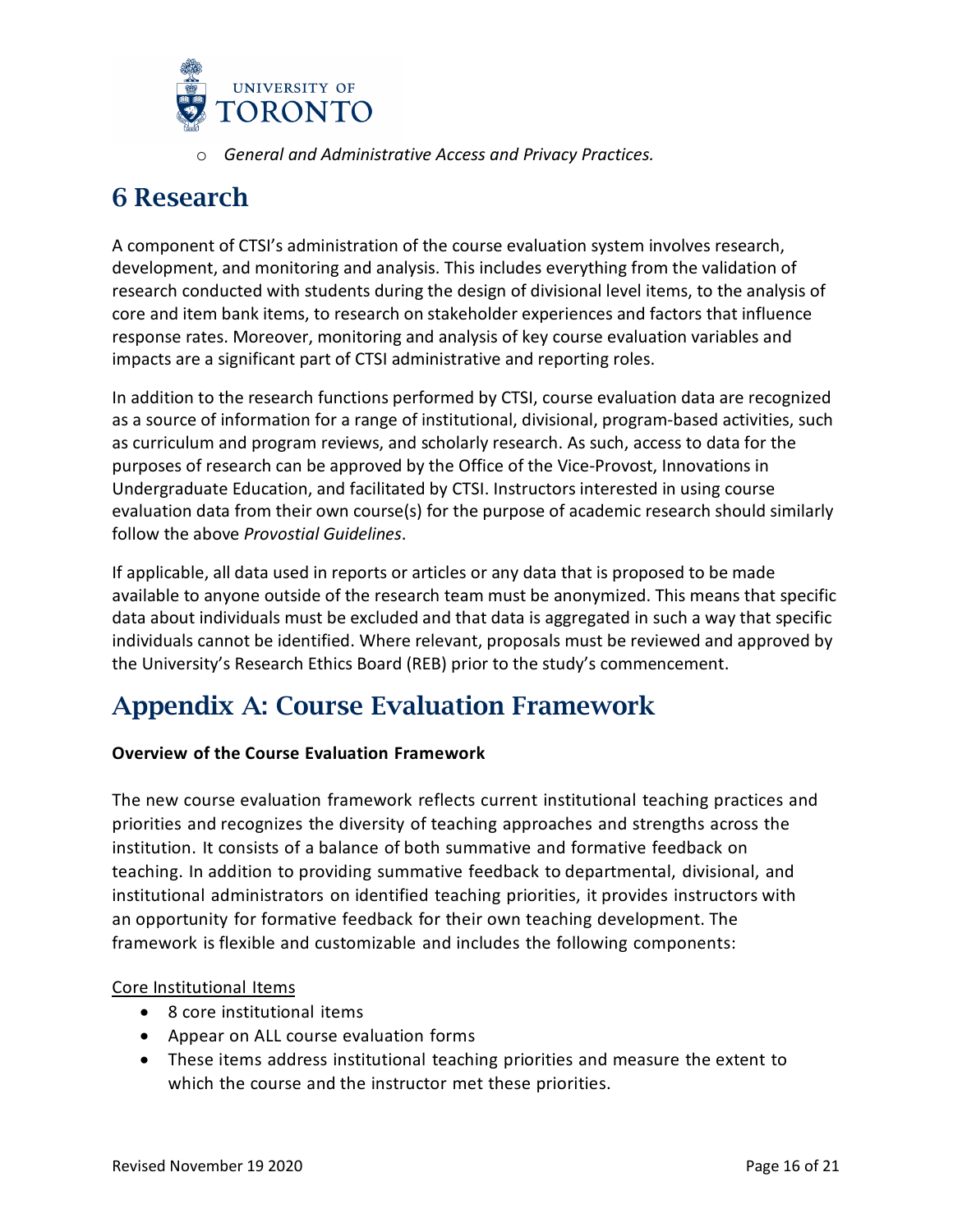

#### Divisional Items

- Divisions may work with CTSI to develop new divisional items, based on their teaching priorities, that are applicable to ALL courses across the faculty
- The number of items would be determined at the divisional level (Note: this number is determined in consideration of institutional limits regarding the maximum number of items permitted on course evaluation forms, which is currently set to 20).

#### Department Level Questions

- Multi-department faculties may invite individual units to include department-specific items
- The number of department-specific items is determined by the division

#### Instructor-selected Questions

- Instructors may add additional items to the evaluation form (selected from the institutional item bank) for each course they teach
- The item bank is available to instructors as a functional aspect of the course evaluation system and as a PDF, please see resources.
- These items are intended for use by the instructor (for formative/teaching enhancement purposes)
- The number of instructor-selected items is determined by the division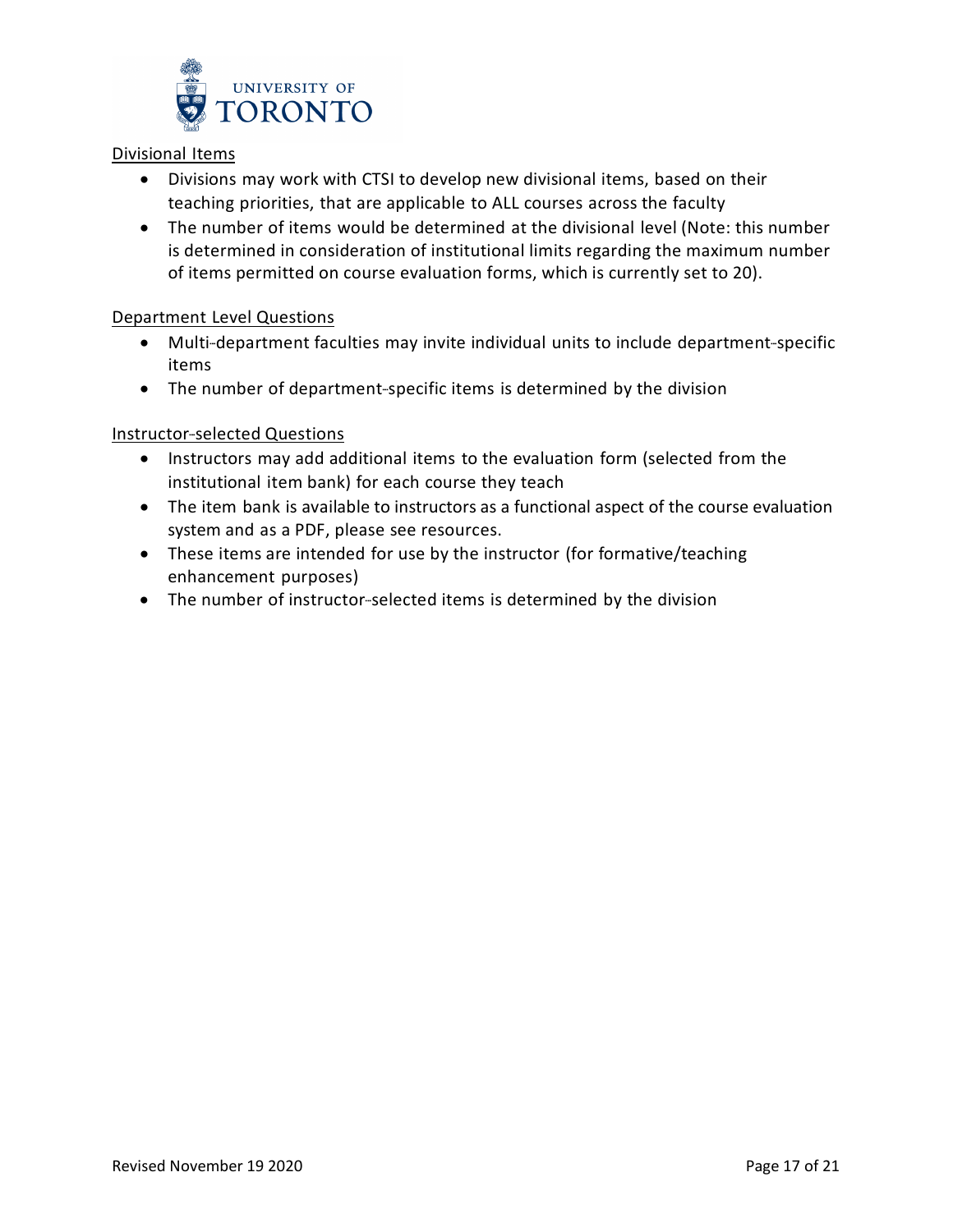

# <span id="page-17-0"></span>Appendix B: Divisional Guidelines Template

The following are suggested topic areas for division-specific guidelines:

- Overview of divisional, unit and instructor roles in the administration of the course evaluation system and supporting processes (i.e. data verification).
- Overview of the evaluation instrument and division-specific items, including the number of permitted items that instructors may add to their course evaluation forms.
- Overview of reporting process, format and timelines for evaluation results.
	- o Outline access levels by user groups.
- Interpretation and use of course evaluation data in key divisional processes.
- Divisional protocols for the sharing of course evaluation results with students.
- Divisional protocols for transfer of data to another unit/division/institution/organization at the request of the faculty member.
- The mechanism for sharing course evaluation data with U of T students.
- Divisional protocols for opt-out procedures and mechanism.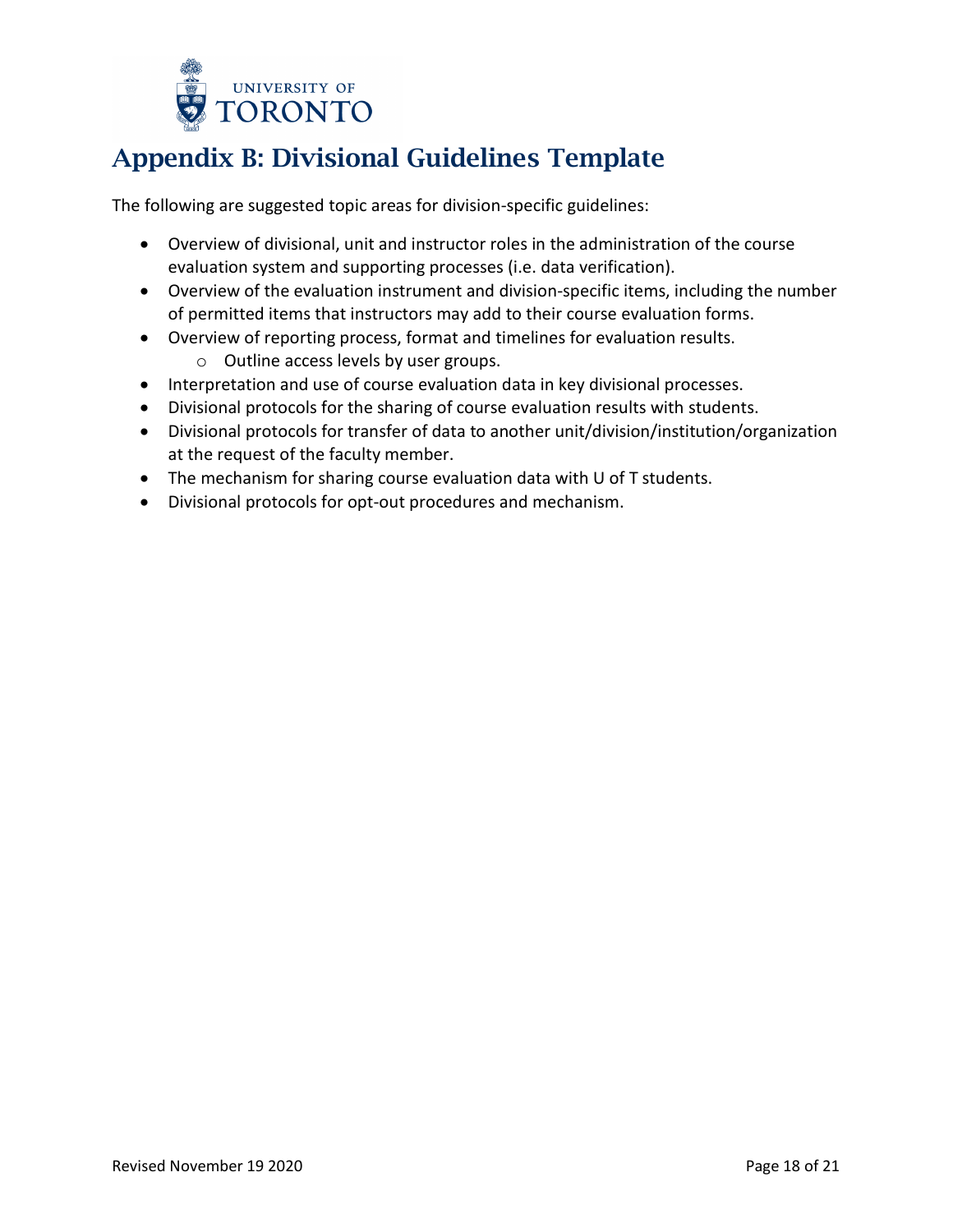

## <span id="page-18-0"></span>Appendix C: Request for Changes Process Flow Chart



Note. This chart outlines the basic processes involved in the management of requests that are submitted to the CE Service. Inevitably, some requests may require multiple pathways to completion, especially if they have implications for other aspects of the overall CE Service. Generally speaking, requests of this nature will be mapped in a coordinated, multiple pathway approach, to resolution. This response will be determined at the time when the request is received by the CE Service, in consultation with the Vice Provost, Undergraduate Innovation.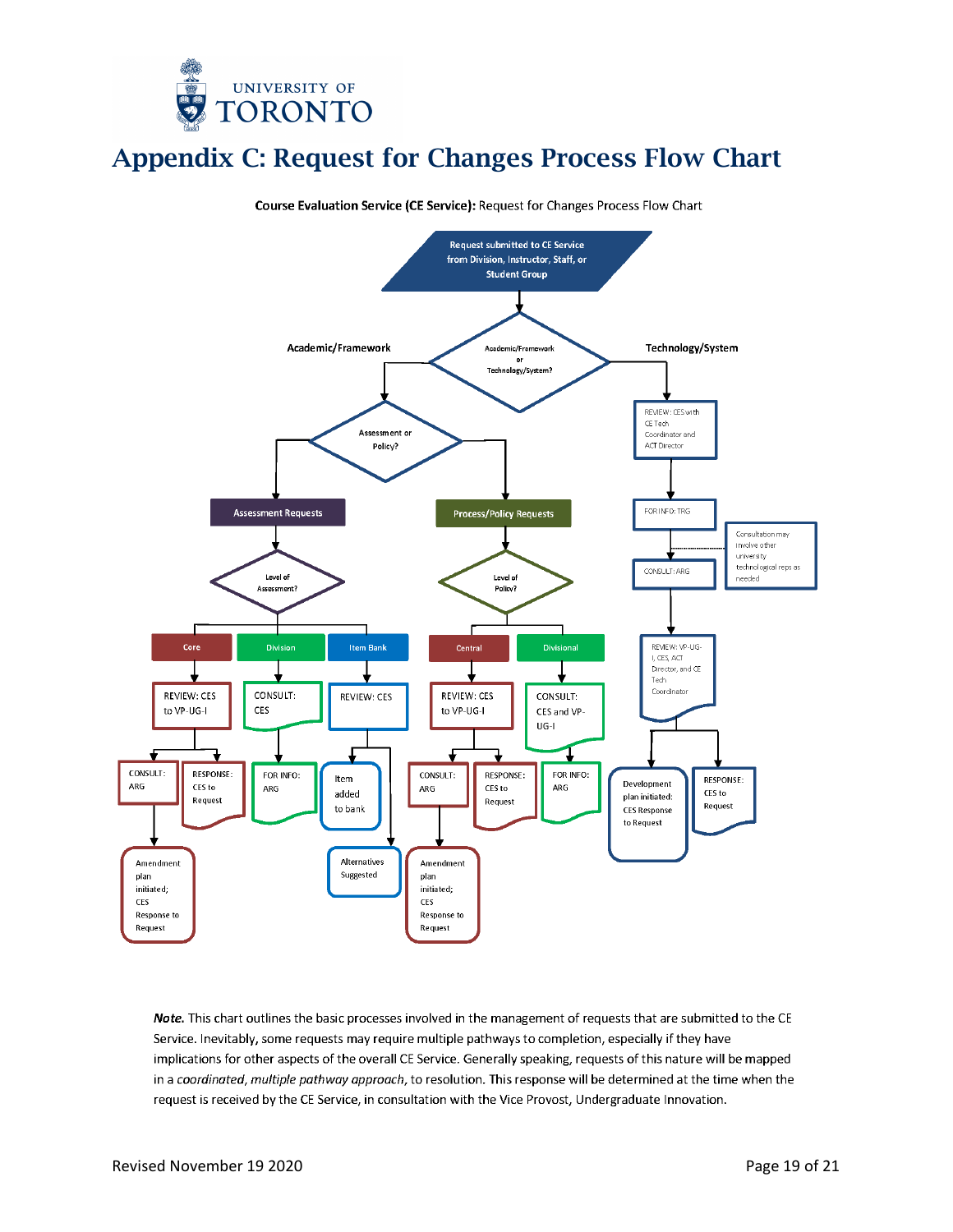

#### **Supporting Information**

Academic/ **Assessment Requests** 

Assessment-related requests reflect amendments to the assessment or evaluative Aspects of the course evaluation framework, including questions related to the content of the course evaluation framework's items at the core, divisional, or item bank level. Within this area, requests might reflect the desire for item change, or to add unique items to the item bank, for example.

#### **Process/Policy Requests**

Process and/or policy-related requests reflect amendments to the administration and/or application of course evaluations and/or the data collected through course evaluations. This includes requests that pertain to the type of courses deemed appropriate for course evaluations, the timing of course evaluations, student and instructor engagement in course evaluations, the application and use of course evaluation data for various institutional decision-making processes, and student access to course evaluation data, for example.

### Technology/System **Requests**

Technology or course evaluation system-related requests reflect amendments to the technology that is used to support the online administration of course evaluations. This includes, but is not limited to, requests related to how the course evaluation system application, Blue, meets stakeholder user needs at all aspects of the overall CE Service, from instructor experiences selecting additional items for their course evaluations to the reading of their reports, to students experiences filling out course evaluations online, for example.

#### **Glossary of Acronyms**

**CES:** Course Evaluation Service

VP-UG-I: Vice Provost, Undergraduate Innovation

ARG: Academic Reference Group (Provostial)

TRG: Implementation & Technical Reference Group (Provostial)

ACT: Academic & Collaborative Technologies

#### **General Timeline Estimates**

Requests that involve central or core aspects of the CE Service and hence, require information gathering and consultation with Provostial Reference groups will take at least one to two academic terms to implement, depending on the scope of the change.

Timelines for requests that involve divisional-level decision-making and processes will be established by the division involved.

Requests that involve changes to items within the item bank, if approved, will be implemented by the next academic term.